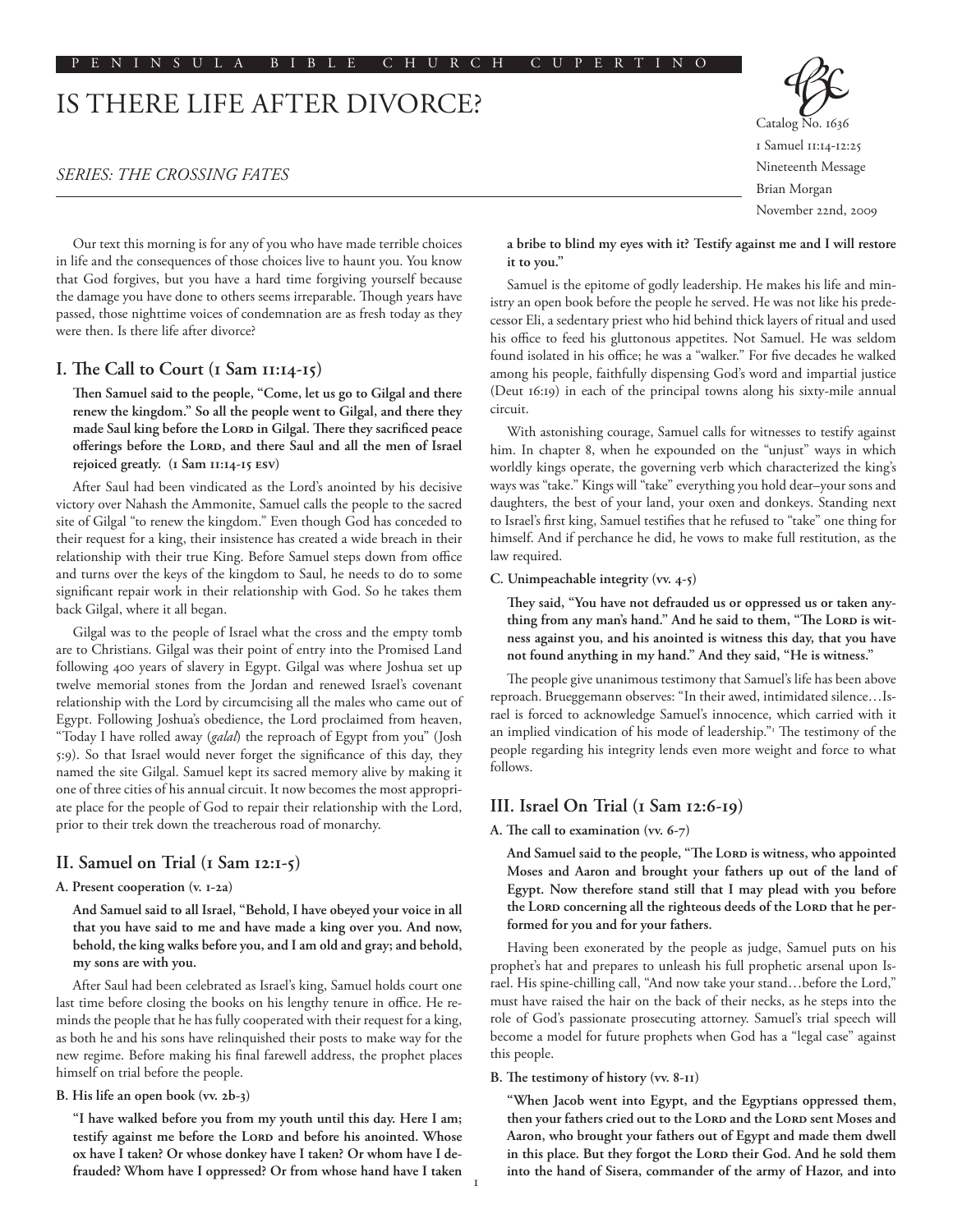## **the hand of the Philistines, and into the hand of the king of Moab. And they fought against them.**

Samuel summarizes Israel's covenant relationship with God from the Exodus through the period of the Judges. For four centuries, God proved faithful in his commitment to his people, delivering them from their enemies. Samuel lists examples from three different regions (Hazor to the north, Philistia to the southwest, and Moab to the east) to represent all of Israel's oppressors.<sup>2</sup>

And they cried out to the LORD and said, 'We have sinned, because we have forsaken the LORD and have served the Baals and the Ashtaroth. **But now deliver us out of the hand of our enemies, that we may serve**  you.' And the LORD sent Jerubbaal and Barak and Jephthah and Sam**uel and delivered you out of the hand of your enemies on every side, and you lived in safety.** 

It didn't matter how many occasions God's people fell back into sin, every time they repented and cried out for mercy he overlooked their idolatry and rebellion and graciously raised up leaders to save them. Considering the spiritual depravity of the nation, the absolute dearth of godly men, and the lengths God had to go to accomplish victory during the Judges era, Israel should have been overcome with gratitude for such undeserved grace.

The last several decades should have given Israel even more cause to celebrate God's faithfulness with the appointment of Samuel as judge. Never had the nation experienced a leader of such fervent spirit, integrity of character and consistency since the days of Moses and Joshua. Nor had Israel ever experienced such an uninterrupted span of shalom, free from foreign threats. What in the world did the people have to complain about?

Thus far the sacred record appears a little one-sided. God has far exceeded his covenantal promises in his care for Israel. Israel, on the other hand, has little to cheer about from her wayward past.

## **C. The present indictment (vv. 12-13)**

**And when you saw that Nahash the king of the Ammonites came against you, you said to me, 'No, but a king shall reign over us,' when**  the Lord your God was your king. And now behold the king whom you have chosen, for whom you have asked; behold, the LORD has set **a king over you.** 

Now we come to the present crisis, when the Ammonite "snake" (Nahash) swept through the eastern tribes of the Transjordan. Given God's impeccable record to forgive and deliver his people, one would have expected them once again to cry out to him, but instead they demand a king: "No, but a king shall reign over us!" After 400 years of being the recipients of God's loyal-love they want to replace divine sovereignty with human sovereignty. In layman's terms, they are asking God for a divorce. And what's worse, they have the audacity to think they can still remain on God's bank account and receive all his health benefits.

It's shocking, to say the least. But even more shocking is the fact that God concedes. God never violates our dignity as human beings by coercing his love upon us. Though deeply wounded, he doesn't mope around or make us feel sorry for him in order to manipulate our affection. Instead, he gives us what we choose. In forceful tones, Samuel places their choice right in front of them: "Look…look here he is, the one you chose, God did exactly what you asked!" This is it; there will be no going back.

What happens now? Haggling attorneys, endless expenses, splitting the assets, fighting over time with the kids, and walking away in a gaping sorrow that never heals? Unfortunately, that's usually how relationships end in most divorce courts. But not this one.

#### **D. The future outlook (vv. 14-15)**

If you will fear the LORD and serve him and obey his voice and not rebel against the commandment of the LORD, and if both you and the king who reigns over you will follow the Lord your God, it will be well. But if you will not obey the voice of the LORD, but rebel against the commandment of the Lord, then the hand of the Lord will be **against you and your king.**

God doesn't walk away from his people, allowing them to suffer the consequences of their terrible choices alone. He offers to stay with them if they will repent and serve him with the whole heart. Though God has been violently wronged, he continues to forgive, and invites his adulterous bride into a future full of blessing, even under this faulty new arrangement. It's a future just as rich and bountiful as the promises he made on their wedding day. God is so magnanimous he makes this offer before Israel has expressed sorrow or taken responsibility for her crimes. Now it won't be easy. It will take everything they have––a renewed commitment with the whole heart––but the offer is freely given nonetheless.

Israel thought she had overhauled that old "kingdom train" with a new, shiny "royal" engine, hoping that it would take her across foreign boundaries into those forbidden worlds of "power" and "prestige." But God has trumped her new travel arrangements and refuses to let go. It's like traveling on one those international European trains. After you find an empty compartment, you settle down into a deep sleep, dreaming about your destination. Then suddenly you wake up with a jolt, only to discover that another engine has coupled itself to the back end of your train and now you're traveling in the opposite direction, to who knows where.

Samuel has just coupled God's tried and true engine, called "Deuteronomy," to the back of Israel's "kingdom train." As it pulls out of the station, Israel's shiny new engine is now the "royal caboose." Samuel has subverted the sovereignty of the monarchy and placed it under the authority of God's Torah and covenant. God is ready to renew his relationship with his people, but it will not be on Israel's terms. As Brueggemann writes:

The rhetoric of these lines is shrewd and devastating. The king is deliberately subsumed under the conventional structure of blessing and curse. Indeed, the king has no individual role to play but is simply one more member of the covenant community, subject to the same summons, available for the same blessings and curses. Rhetorically, the king does not even warrant his own treatment but is only mentioned as an afterthought, lucky to be mentioned at all.<sup>3</sup>

Yes, Israel will have kings, and they may think they are something to behold, but God will judge each one by his fidelity to God's covenant.

# **IV. The Perfect Storm (1 Sam 12:16-19)**

#### **A. The Judge "reigns" from heaven (vv. 16-18)**

"Now therefore stand still and see this great thing that the LORD will **do before your eyes. Is it not wheat harvest today? I will call upon the**  LORD, that he may send thunder and rain. And you shall know and **see that your wickedness is great, which you have done in the sight**  of the LORD, in asking for yourselves a king." So Samuel called upon the LORD, and the LORD sent thunder and rain that day, and all the people greatly feared the LORD and Samuel.

Following Saul's stunning triumph over Nahash, jubilant Israel is about to board the new "kingdom train," with no conviction of the seriousness of their sin. But that won't do. As Peterson affirms: "God's grace is not slipshod indulgence" or "divinely subsidized self-centered willfulness."4 Therefore, for a second time Samuel commands the people to "take their stand," this time to see what the heavenly Judge has to say.

The prophet calls upon the Lord to send thunder and rain during the time of the wheat harvest, when the weather is seasonally dry. With the stalks heavy from full heads of grain, a thunderstorm wreaks havoc on their wheat harvest, resulting in a devastating financial loss. The nature parable is designed to teach Israel that their demand for a king was a sin of cosmic proportions. God has literally rained on their parade, so that the royal robes of their victorious king are now soaking wet beneath dark storm clouds that will hover above Saul for his entire term of office.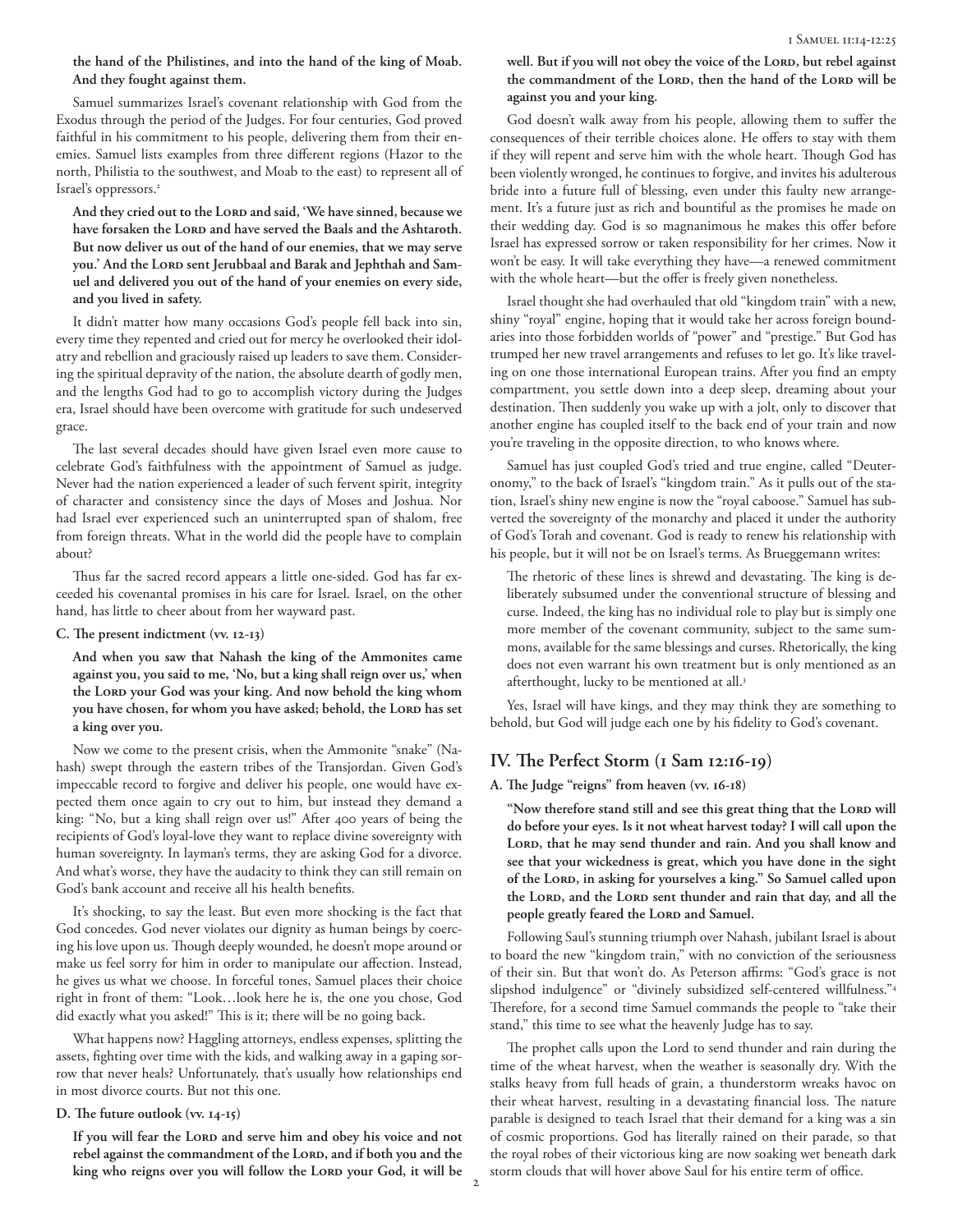#### Is There Life After Divorce?

#### **B. The people fear on earth (v. 19)**

**And all the people said to Samuel, "Pray for your servants to the**  Lord your God, that we may not die, for we have added to all our **sins this evil, to ask for ourselves a king."** 

The perfect storm has accomplished its goal. As the people are visibly shaken by violent disruption in the created order, they finally begin to comprehend the magnitude of disruption that their demand for a king has created in their relationship with the Lord. They are just one step from going headlong over the cliff, as God's thundering voice strikes an earlier chord from Hannah's poem:

### The adversaries of the LORD shall be broken to pieces; **against them he will thunder in heaven. (1 Sam 2:10)**

Standing next to their humiliated king, the people finally take full responsibility for their sin. They cry out to Samuel to intercede for them "that we may not die."

## **V. What Will the Future Bring? (1 Sam 12:20-25)**

**A. God will continue to be faithful (vv. 20-22)**

**And Samuel said to the people, "Do not be afraid; you have done all**  this evil. Yet do not turn aside from following the LORD, but serve the Lord with all your heart. And do not turn aside after empty things that cannot profit or deliver, for they are empty. For the Lord will not **forsake his people, for his great name's sake, because it has pleased the**  LORD to make you a people for himself.

God will never forsake those who take full responsibility for their sin. He still values their unique partnership and does not want it to end, so he forgives again and again. His grace to forgive does not permit continued indulgence, however, but instead enflames our hearts with a renewed zeal to forsake our idols and love God exclusively and completely. As our minds are renewed, we come to understand that the idols we once chased after are absolutely "empty" (*tohu*) and void of life. The term first appears in Genesis 1:2 to describe the "formless void" of the watery chaos of the primeval earth. "Here in 1 Samuel 12, the term 'vain things' refers to both the vacuum of idolatry and also, one suspects, the resulting chaos of abandoning God's kingship."5 A future filled with blessing and life still remains open for the people of God, but it will not be an easy one. As Peterson so aptly states:

This is no easy going religion being proclaimed with divinely subsidized self-centered willfulness and spiritual sloth…Just because you are not being damned on the spot for your sins doesn't mean you are off the hook. Judgment, yes, but salvation also. And the two together require everything you have in you–"all your heart" (v. 24). God's grace is not slipshod indulgence, but a rigorous enlistment in God's ways with us.<sup>6</sup>

#### **B. The prophet will continue to be faithful (vv. 22-25)**

**"Moreover, as for me, far be it from me that I should sin against the**  Lord by ceasing to pray for you, and I will instruct you in the good **and the right way.** 

Though Samuel is stepping down as Israel's last judge, he has no plans to retire, for the institution of monarchy cannot function without the ministry of the prophet. And to that end he will serve until his death, daily interceding for the people he has come to love, and faithfully teaching them "in the good and right way." Samuel retire? Are you kidding? The thought ("far be it from me!") is unthinkable, reprehensible to him. How can a parent quit loving his children and grandchildren? Impossible!

During the five centuries of Israel's monarchy, the prophets faithfully followed in Samuel's footsteps and fervently kept the Torah permanently "coupled" to the people of God. Its supreme value was kept alive through the Babylonian exile and, in the modern era, survived the ashes of Nazi death camps and gas chambers. Yesterday I came across a poem of a child survivor from Slovakia. She told her story to an audience at the Holocaust Memorial Museum in Washington D.C.7

When they were taking away our *shul* (synagogue) Grandpa carried out the Torah and we prayed at home

when they were pulling out his beard he became speechless and prayed in silence

when they were driving us out of our home he took the scroll with him because you can't live without the Torah

when they drove us off the train and ordered us to drop our luggage he disobeyed because you can't drop the Torah

they beat him yet he held on although we begged him Grandpa what are you doing

and so they beat him even more reassured it was a treasure –as it was.

Restoration is hard work. It cannot be achieved without a forgiving and gracious God in heaven, coupled with faithful intercessors and good teachers on earth. Only one more thing remains to secure Israel's hope for the future: the fear of the Lord.

## **C. Will God's people be faithful? (vv. 24-25)**

"Only fear the LORD and serve him faithfully with all your heart. For **consider what great things he has done for you. But if you still do wickedly, you shall be swept away, both you and your king."** 

While the perfect storm put the terror of God into the people, that divine jolt cannot sustain their obedience for very long. Like God's appearance at Sinai, the majestic display of power created a holy terror in order that they might surrender their lives to God and be spared judgment. But the "fear of the Lord" combines a holy awe that takes God seriously, with a deep appreciation for his never-ending grace. The union of the two creates an enduring obedience, infused by an ever-increasing love for God. Without a love for God deeply rooted in our hearts there is no possibility of a consistent life of obedience.

But will Israel do it? Will God's covenanted people enter through the narrow gate and recommit themselves to the hard road of discipleship? Samuel's words conclude on a threatening note. The king in whom they had placed such high hopes is once again marginalized, with no special claims on God. He is portrayed as extra baggage rather than an asset, making Israel's journey back to fidelity all the more cumbersome. Will this royal baggage be such a weight that it permanently crushes Israel's ability to fully trust God?

Sadly for Israel, Samuel's final words became prophetic. For five hundred years, the majority of Israel's kings were "takers," until eventually the people and her king were swept away. Israel's "perfect storm" was a certificate of divorce from God that abandoned her to exile. Out of the ashes, Jeremiah had the courage to cry out for mercy once again:

But you, O Lord, reign forever;  **your throne endures to all generations. Why do you forget us forever? Why do you forsake us for so many days? Restore us to yourself, LORD, that we may be restored! Renew our days as of old– unless you have utterly rejected us and are angry with us beyond measure. (Lam 5:19-22 tniv)**